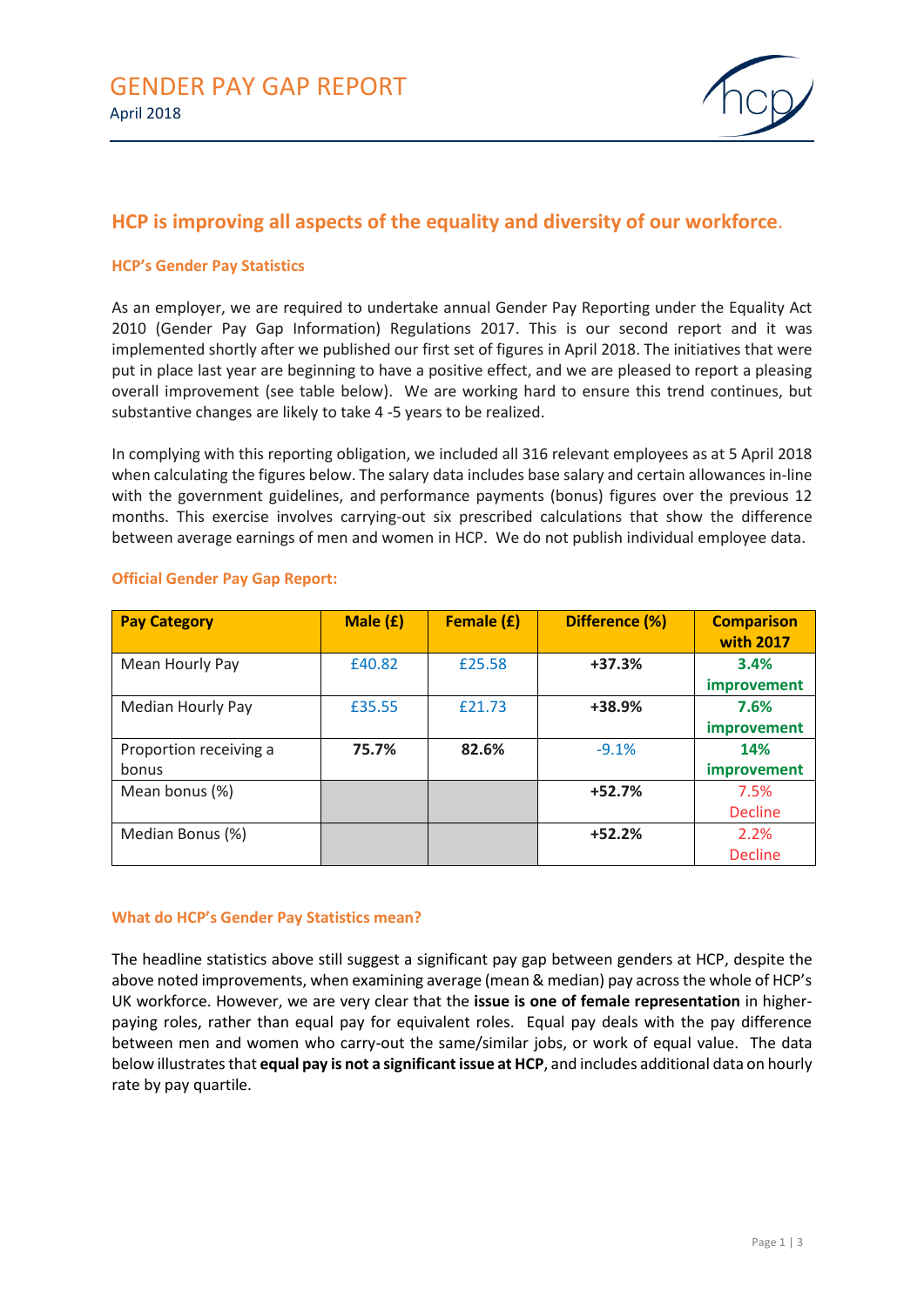# **Analysis of Gender Pay Gap Report:**

| <b>Quartile Split</b> | Male % | <b>Female %</b> | <b>Male Mean</b><br><b>Hourly Rate</b><br>(£) | <b>Female Mean</b><br><b>Hourly Rate</b><br>(£) | Difference in<br><b>Hourly Rate</b><br>(%) |
|-----------------------|--------|-----------------|-----------------------------------------------|-------------------------------------------------|--------------------------------------------|
| Lower                 | 13.9%  | 86.1%           | £15.13                                        | £14.79                                          | $+2.2%$                                    |
| Lower Middle          | 31.7%  | 68.3%           | £25.01                                        | £23.27                                          | $+7.0%$                                    |
| Upper Middle          | 62.0%  | 38.0%           | £33.68                                        | £35.03                                          | $-4.0%$                                    |
| Upper                 | 74.7%  | 25.3%           | £58.24                                        | £54.31                                          | $+6.7%$                                    |

## **What are some of the reasons for HCP's Gender Pay distribution?**

Encouraging inroads are being made to increase the relative female representation in the higher pay quartiles, with 7% more women now in the upper quartile, and 6.2% in the Upper Middle quartile compared with last year. However, the difference in mean bonus payments may still seem surprising, but this can partly be explained by the relatively high proportion of females who are either part-time, or have been on maternity leave, and therefore whose bonus payments are pro-rated. There are no part-time male employees.

There are a range of reasons for the gender pay gap at HCP, many of which are common across most businesses:

- Relatively historic gender demographic differences in HCP. Nearly 55% of relevant staff are female. However, there are proportionally still significantly more females occupying roles in the lower earnings quartile, and conversely more males in the upper quartile. Like other companies across our industry, we have a lower proportion of females in senior roles than we would like.
- Individual employee choices made around; part-time working, types of occupations, and time-out of work due to caring responsibilities.
- External factors such as the sector we occupy, and the relatively technical nature of some of the roles, influences gender demographics.
- Salary sacrifice (including performance payment salary sacrifice) arrangements are excluded from the calculations which has distorted the results slightly.

## **What actions being taken by HCP to reduce the Gender Pay Gap?**

HCP's Management Board remain fully committed to reducing the Gender Pay Gap, but we appreciate that this will take time due to the complexity of the issues surrounding the structural imbalances in our workforce. The Board's focus is to address the gender balance across the firm at all levels and continue to build a diverse and inclusive workforce. HCP's succession planning, recruitment and promotion policies are totally unbiassed, but we acknowledge that there is more that we can do.

Some of the initiatives that HCP have include:

• Supporting a Diversity Working Group who meet regularly to help raise awareness of the issues and promote best practice across the organisation. A dedicated Diversity page has been established on the intranet portal ('HUB') and promoting an informal networking forum for female employees. The company is showcasing International Women's' Day in March and promoting Diversity TED talks showcasing female role models.